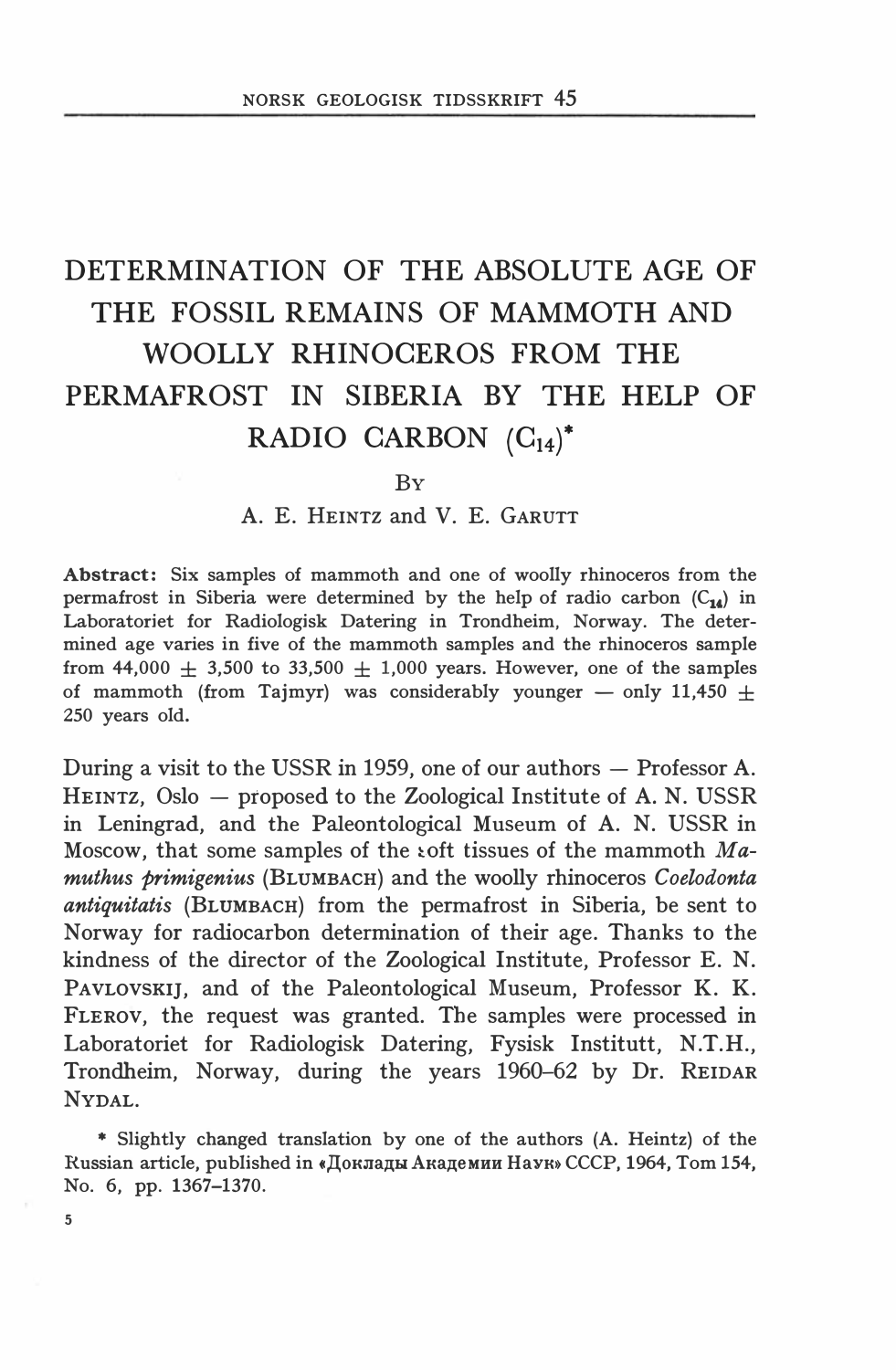### **Methods**

The surface of the samples was first mechanically cleaned, then the samples were pulverized and treated with dilute hydrochloric acid  $(5\%)$  to remove possible contamination by other carbonates. Some of the samples were also treated with NaOH to neutralize any traces of humic-acids. The above-mentioned treatment was used for all samples, but in some cases during the control determinations special methods were applied.

The carbon in all samples was burnt in pure oxygen to give  $CO<sub>2</sub>$ . The registering of  $C_{14}$  was made with the help of a proportional counter (NYDAL 1960-62).

The absolute age of the samples is calculated from the time when the organic carbon absorption was stopped, i.e. at the death of the animals, until 1950. The errors in measurements of  $C_{14}$  are given as statistical standard deviations, and show that the age of the samples lies between given limits with a probability corresponding to 2/3. In the determination of the standard deviations the errors caused by the contamination of the samples with other carbon were not taken into consideration. The half-life period for  $C_{14}$  used is 5,570 years. By treating the samples with NaOH the age becomes higher after each new treatment. This can probably be explained by the circumstance that the more recent humic-acids become gradually removed from the samples.

Thus, the age of the mammoth and the woolly rhinoceros determined by  $C_{14}$  cannot be regarded as absolutely exact, as contamination of the samples can affect the determinations. This applies especially to the oldest samples, where the activity of  $C_{14}$  was very small so that even insignificant contamination with other organic C may influence the determination of the age. Thus the final ages for most of the samples are given above a lower limit, which is calculated with an accuracy of 2 standard deviation (95% probability for a greater age than this limit) (NYDAL 1962, pp. 178-180).

## Determination of samples

SAMPLE T-170. Skin and hypodermic adipose tissue of a female mammoth discovered in 1908 near the river Sanga-Jurjak (Yakutia) (K. VoLLOSOVICH 1909). Four age determinations were performed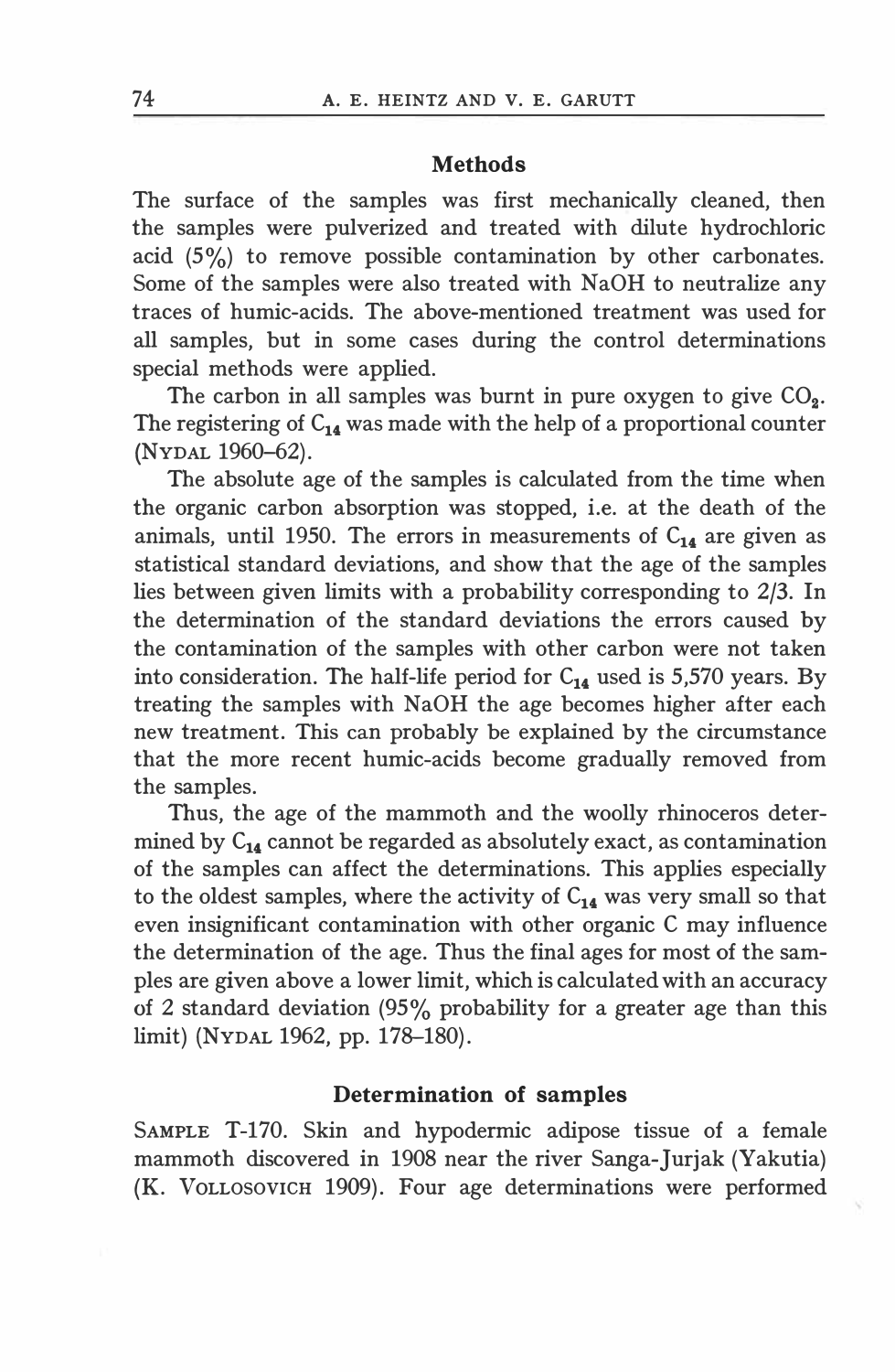on the sample. The first determination showed an age of 29,500  $\pm$ 3,000 years, the second 32,650  $\pm$  2,500 years and the third 31,500  $\pm$ 2,000 years. Finally the age of fat alone, separated by boiling, was determined. The result was  $44,000 + 3,500$  years. From calculation based on the last measurement, the age is greater than 39,000 years.

SAMPLE T-299. Dried blood and adipose tissue of a male mammoth discovered in 1900 near the river Berezovka (Yakutia) (0. HERZ 1902). The first determination gave an age of 31,750  $\pm$  2,500 years and the second  $44,000 \pm 3,500$  years. From calculation based on the last measurement, the age is greater than 39,000 years.

SAMPLE T-172. Skin and hypodermic adipose tissue of woolly rhinoceros, discovered in 1948 near the river Indigirka (J. N. POPOV 1949). The first determination showed an age of more than 32,000 years and the second  $45,000 + 6,000$  years. Calculation based on the last result gave an age more than 38,000 years, which is the most plausible result.

SAMPLE T-169. Skin, hypodermic adipose tissue and sinew of a mammoth discovered in 1909 on the river Mokhovaja (G. N. KUTOMANov 1914). The first determination showed the age to be more than 33,000 years, the second 35,800  $\pm$  2,700 years. As the found activity may be due to contamination, the age is here calculated to be more than 32,500 years.

SAMPLE T-171. Skin and hypodermic adipose tissue of a male mammoth discovered in 1799 in the delta of the river Lena (V. Du-BININ and V. GARUTT 1954). The determination gave an age of 35,800  $+$  1,200 years. As the activity in the sample may be due to contamination, the age is calculated to be more than 33,000 years.1

SAMPLE T-298. Skin and hypodermic tissue of a male ( ?) mammoth discovered in 1864 on the river Gyda (F. ScHMIDT 1866). The first determination gave an age of  $30,250 \pm 1,800$  years. The second was made on a sample treated only with HCI, and the third with both HCl and NaOH. In both cases the results were the same  $-33,500$  $+1,000$  years.

SAMPLE T-297. The skin, hypodermic adipose tissue and sinew

<sup>1</sup> The skin of the same mammoth was studied in the Laboratory of Yale University, U.S.A., and there also the age was determined to be more than 33,000 years.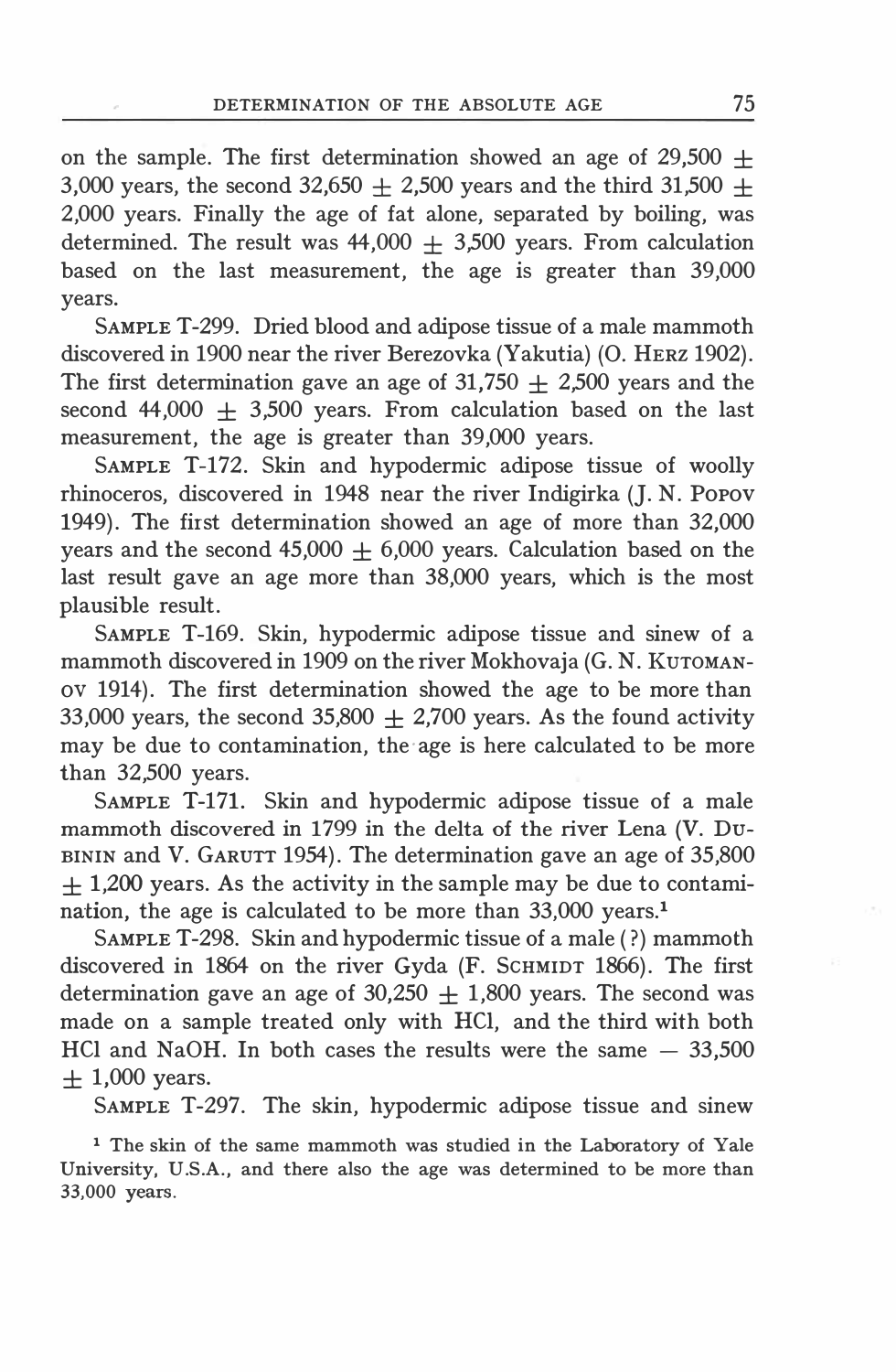

Fig. l.

of a male mammoth discovered in 1948 on the river Mamontova on the Tajmyr peninsula (E. N. PAVLOVSKIJ 1950; L. PORTENKO, B. TIKHOMIROV and L. PoPov 1951): Determination has given an age of 11,450  $\pm$  250 years.<sup>1</sup> This sample is thus different from all the others in being much younger. This, according to Dr. NYDAL, cannot be explained only by contaminations, as the activity of this sample exceeds the activities of all the others by 10 to 20 times.

# **Conclusions**

H. Gross (1958), in his paper on the results of the determinations of the organic remains from the late Quatemary deposits in Europe using  $C_{14}$ , has given a hypothetical curve showing the middle temperature of July in Central and Northem Europe during the last (Wiirm) glaciation. With regard to Siberia, GRoss' curve cannot be accepted

1 The soft parts of this mammoth were studied for the first time in 1954 by A. V. TROFIMOV in the Geochemical and Analytic-chemical Institute of Akad. Nauk. USSR (A. P. VINOGRADOV 1954) and the determination gave an age of about 12,000 years.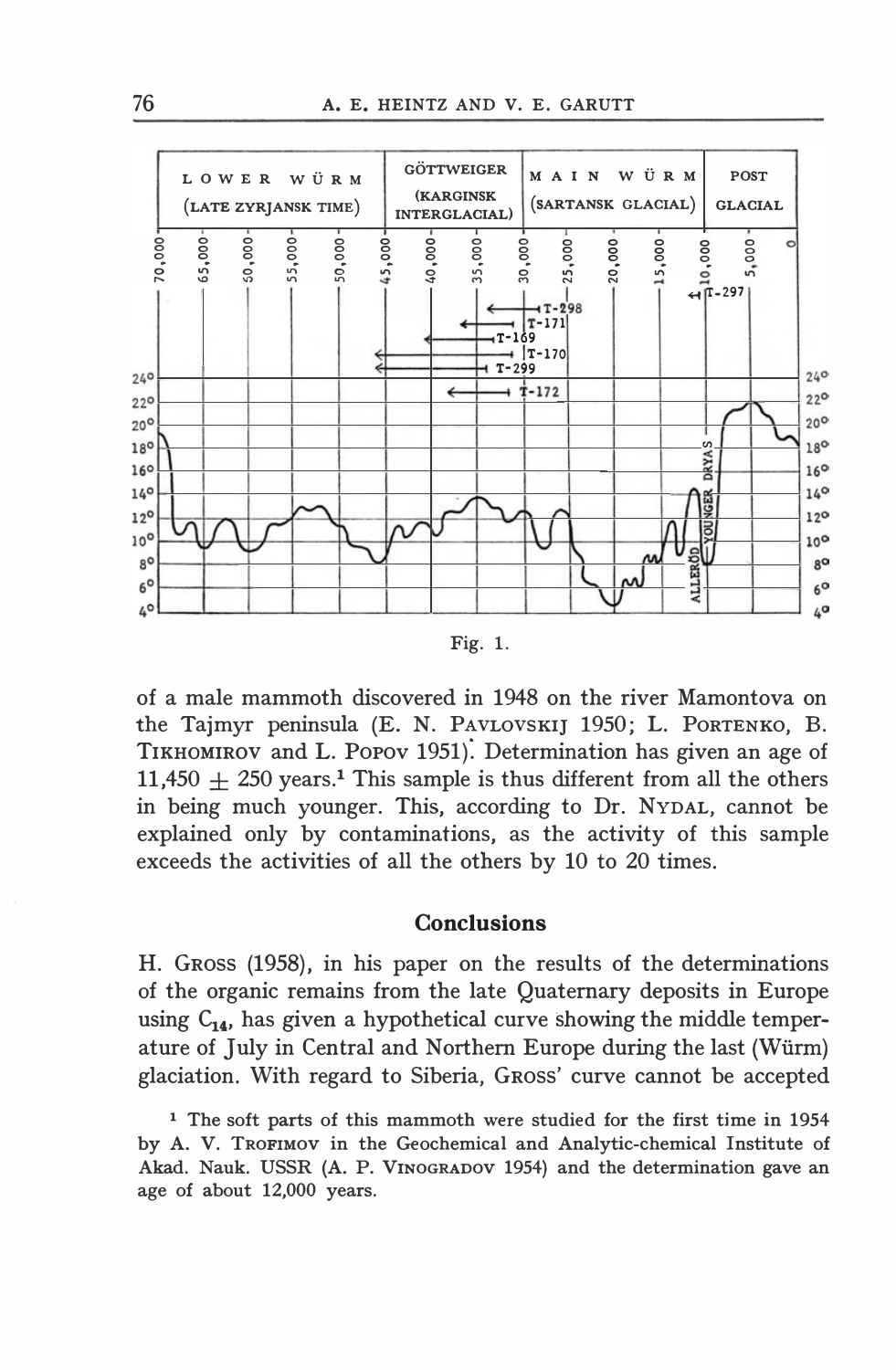

completely, but nevertheless it gives a characteristic of the general climatic changes.

If, on this curve (Fig. 1), we mark the age of the mammoths and the woolly rhinoceros mentioned in this paper, we obtain the following picture:

The two most ancient of our mammoths (T-170 and T-299) have lived in Siberia during a period of falling temperature before the Göttweiger interstadial in Europe (late Zyrjansk time<sup>1</sup>).

The three other mammoths (T-169, T-171, T-298) and perhaps also the woolly rhinoceros (T-172) have lived in Siberia during the Gottweiger interstadial in Europe (Karginsk interglacial). Finally, the Tajmyr mammoth  $(T-297)$  — the youngest in age — lived during the new decline of the temperature after the Allerod interstadial in Europe (Sartansk glacial).

It is very interesting to observe the correlations between the mor $phological$  features of the Siberian mammoths  $-$  particularly their  $sizes - and the changes in climatic conditions. To show this correlation$ we have taken the size of the bones of the front legs of the investigated mammoths and drawn them on the same scale in chronological order

<sup>1</sup> The authors used the same terminology for stadials and interstadials as used in Europe. The name of the corresponding periods in Siberia are mentioned in parentheses.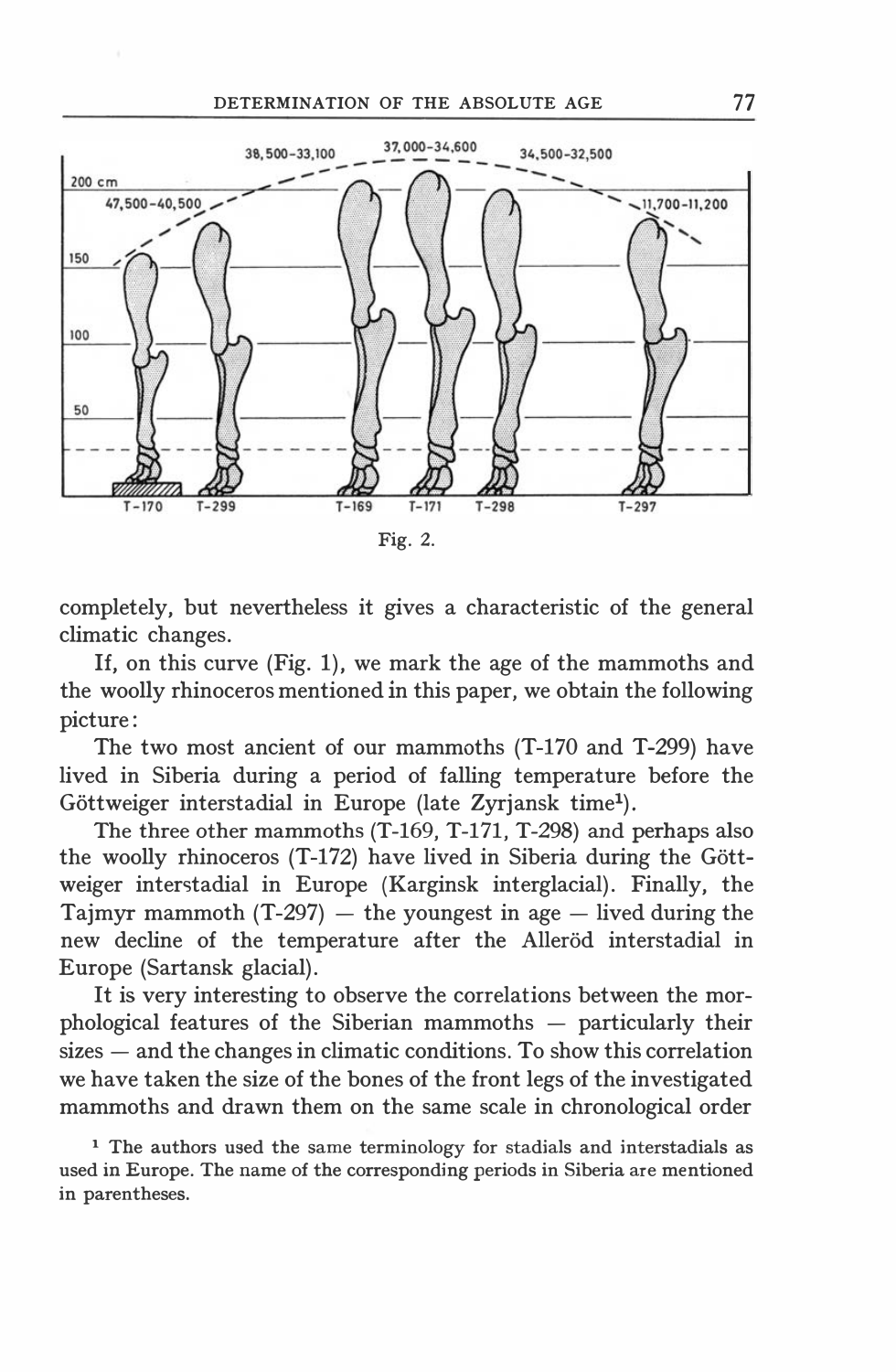(Fig. 2). By this means we have obtained a curve which recapitulates the main features in the temperature curve given by GROSS. The largest mammoths lived during the period corresponding to the favourable Göttweiger interstadial in Europe, when the rich vegetation of grasses and bushes on the endless Siberian plains gave plenty of food to many herds of mammoth.

The cause of the extinction of the mammoth is probably connected with strong climatic  $($  = temperature) variations during a relatively short time. During the passage from the Riss-Würm interglacial to the Würm glacial period, the herds of mammoth could easily migrate to the south. However, during the long, favourable Göttweiger interstadial (Karginsk interglacial) the mammoth again migrated north. The rapid deterioration of the climate which took place about 25,000 years ago, strongly decreased the herds of mammoth and only a few animals migrated southwards, where they survived the coldest period of the Würm (Brandenburger interstadial). During the Alleröd interstadial in Europe, small herds of mammoth could again migrate northwards. The third climatic decline in the period, corresponding to the younger Dryas period in Europe, probably resulted in a complete extinction of the mammoth.

#### **REFERENCES**

ДУБИНИН В. Т. и ГАРУТТ В. Е. 1954. О скелете мамонта из делты р. Лену.

- (DUBININ V. T. and GARUTT V. E. About the skeleton of the mammoth from the delta of the river Lena.) Зоолог. Журн. Т. 33, 2.
- ГЕРЏ О. Ф. 1902. Отчет начальника экспедиции Импер. Акад. Наук на р. Березовку для раскопки трупа мамонта.
- (HERTZ, O. F. An account from the leader of the expedition, sent by the Royal Acad. of Sciences to the river Berezovka to excavate the carcass of mammoth.)

Изв. Импер. Акад. Наук. Т. 16, № 4.

- GROSS, H. 1958. Die bisherigen Ergebnisse von C<sub>14</sub>-Messungen und paläontologischen Untersuchungen für die Gliederung und Chronologie des Jungpleistozäns in Mitteleuropa und den Nachbargebieten: Eiszeit und Gegenwart. Bd. 9.
- КУТОМАНОВ Г. Н. 1914. Отчет о командировании в устье реки Енисея для производства раскопок трупа мамонта.
- (KUTOMANOV, G. N. An account of a scientific mission to the outfall of the river Jenisei to excavate the mammoth carcass.) Изв. Импер. Акад. Наук. 6 сер. № 6.